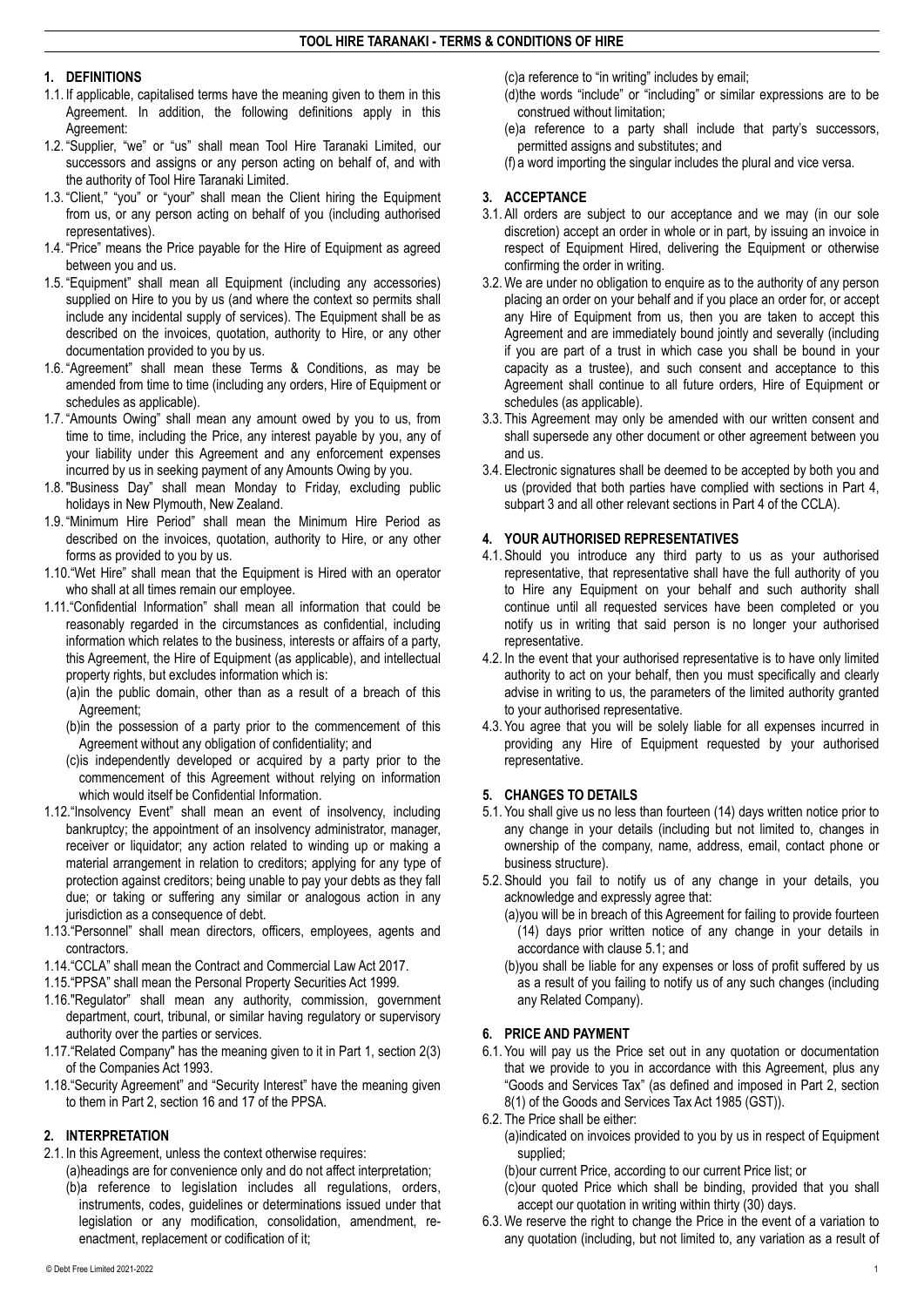additional services required due to unforeseen circumstances such as availability of Equipment, delays in transportation or as a result of any increase to us in the cost of materials (including but not limited to overseas transactions that may increase as a consequence of variations in foreign currency rates of exchange and/or international freight and insurance expenses).

- 6.4. You shall be required to respond to any variation that we submit within seven (7) working days. Failure to do so will be deemed acceptance to the variation.
- 6.5. At our sole discretion, a deposit (in the form of a bond) shall be required at the commencement of this Agreement, which shall be refunded to you within thirty (30) days from the return of the Equipment, provided that you have complied with all obligations during the Hire Period. The deposit may be used to offset any applicable charges payable by you in respect of the Equipment's repair or maintenance.
- 6.6. Time for payment for the Hire of Equipment is of the essence, the Price will be payable by you on the date(s) determined by us, which may be:

(a)on delivery of the Equipment;

(b)by way of instalments in accordance with our payment schedule;

- (c)payment for approved Clients shall be due twenty (20) days following the end of the month in which a statement is posted to your address or address for notices;
- (d)the date specified on any invoice or other form as being the date for payment; or
- (e)failing any notice to the contrary, the date which is seven (7) days following the date of any invoice given to you by us.
- 6.7. Payment may be made by cash, electronic/on-line banking or credit card.
- 6.8. All credit card payments will incur a two point five percent (2.5%) additional charge.
- 6.9. You shall not be entitled to set off against, or deduct from the Price, any sums owed or claimed to be owed to you to us nor to withhold payment of any invoice because part of that invoice is in dispute.
- 6.10.Receipt by us of any form of payment other than cash shall not be deemed to be payment until that form of payment has been honoured or cleared.

# **7. HIRE PERIOD**

- 7.1.Unless otherwise specified, the following shall apply:
	- (a)a half day Hire is a maximum of five (5) hours;
	- (b)a full day's Hire is a maximum of twenty four (24) hours;
	- (c)overnight Hire is from 4:00pm 8:00am the following day and is charged at the half day Hire rate; and
	- (d)weekly and/or monthly Hire Periods and rates will be at the agreement of both parties.
- 7.2.Hire Charges shall commence from the time the Equipment departs from our premises and will continue until the return of the Equipment to the same premises, and/or until the expiry of the Minimum Hire Period, whichever occurs last.
- 7.3. The date upon which you advise of termination shall in all cases be treated as a full day's Hire.
- 7.4.No allowance can be made for time during which the Equipment is not in use for any reason, unless we confirm special prior arrangements in writing. In the event of an Equipment breakdown (provided you notify us immediately) hiring charges will not be payable during the time the Equipment is not working, unless the condition is due to negligence or misuse on the part of, or attributable to you.

### **8. RESPONSIBILITIES DURING HIRE**

- 8.1.Unless otherwise specified, you agree to:
	- (a)maintain the Equipment as is required by us (including, but not limited to, maintaining water, oil and fluid levels and tyre pressures);
	- (b)notify us immediately by phone explaining the full circumstances of any mechanical breakdown or accident in connection with the Equipment. You are not absolved from the requirements to safeguard the Equipment;
- (c)satisfy yourself prior to taking delivery of the Equipment that the Equipment is suitable for your purposes;
- (d)operate the Equipment safely in accordance with the law, only for its intended use, and in accordance with any manufacturer's instruction, whether supplied by us or posted on the Equipment;
- (e)ensure that all persons operating or utilising the Equipment are suitably instructed in its safe and proper use, and where necessary, hold a current certificate of competency or are fully licensed;
- (f) comply with all occupational health and safety laws relating to the Equipment and its operation;
- (g)keep the Equipment in their own possession and control. Further you shall employ the Equipment solely in your own work and not permit the Equipment or any part thereof to be used by any other party for any other work;
- (h)not alter or make any additions to the Equipment, deface or erase any identifying mark, plate or number on or in the Equipment or in any other manner interfere with the Equipment;
- (i) not exceed the recommended or legal load and capacity limits of the Equipment;
- (j) deliver the Equipment complete with all parts and accessories clean and in good order as delivered on termination of the Hire; and
- (k)not use or carry any illegal, prohibited or dangerous substance in or on the Equipment.
- 8.2. Immediately on request, you will pay to us:
	- (a)the new list Price of any Equipment that is for whatever reason destroyed, written off, or not returned to us;
	- (b)all costs incurred in cleaning the Equipment;
	- (c)all costs of repairing any damage caused by the ordinary use of the Equipment up to an amount equal to ten percent (10%) of the new list Price of the Equipment;
	- (d)the cost of repairing any damage to the Equipment caused by the negligence of you or your agent;
	- (e)the cost of repairing any damage to the Equipment other than by the ordinary use of the Equipment by you;
	- (f) any lost Hire fees we would have otherwise been entitled to for the Equipment, under this, or any other Hire Agreement;
	- (g)the cost of fuels and consumables used by you that are provided by us; and
	- (h)any insurance excess payable in relation to a claim made by either you or us in relation to any damage caused by, or to, the Hire Equipment whilst the same is Hired by you and irrespective of whether charged by your insurer or ours.
- 8.3. In the event of Wet Hire, the operator of the Equipment remains an employee of us and operates the Equipment in accordance with your instructions. We shall not be liable for any actions of the operator in following your instructions.

# **9. DELIVERY**

- 9.1.We will deliver the Equipment to the delivery location that we each agree to in writing and if the delivery location is at your premises (subject to clause 20), you will provide us and our Personnel with suitable access to the premises, together with any amenities reasonably required by us or our Personnel to perform delivery of the Equipment.
- 9.2.Delivery of the Equipment is taken to occur at the time that:
	- (a)you or your nominated carrier takes possession of the Equipment at our address; or
	- (b)we (or our nominated carrier) delivers the Equipment to your nominated address even if you are not present at the address.
- 9.3. At our sole discretion the cost of delivery shall be included in the Price.
- 9.4.We may deliver the Equipment in separate instalments. Each separate instalment shall be invoiced and paid as individual transactions.
- 9.5. Any time specified by us for delivery of the Equipment is an estimate only and we shall not be liable for any loss or damage incurred by you as a result of delivery being late. However both parties agree that they shall make every endeavour to enable the Equipment to be delivered at the time and place as was arranged between both parties.
- 9.6. In the event that we are unable to supply the Equipment as agreed solely due to any action or inaction of you, then we shall be entitled to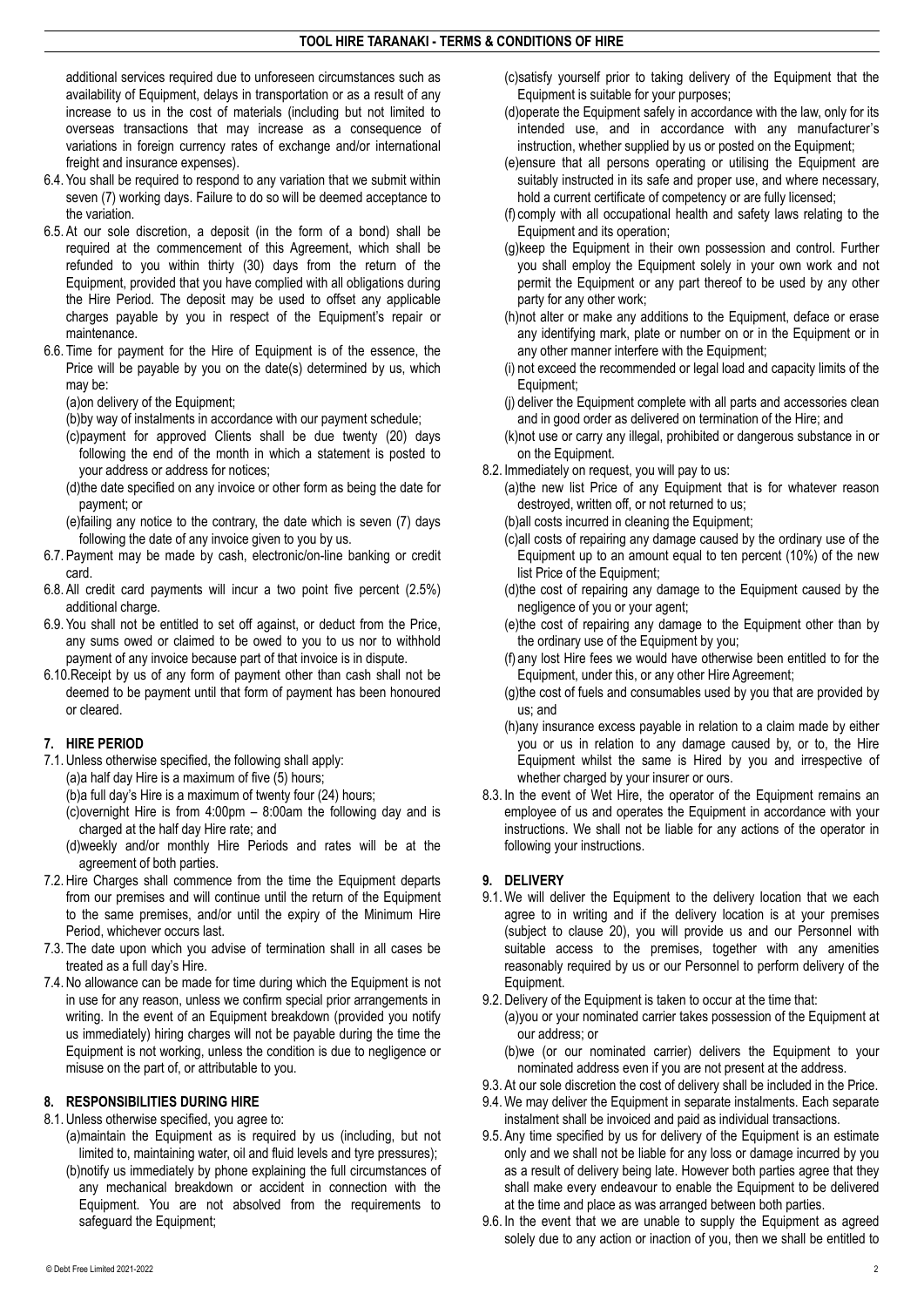charge a reasonable fee for redelivery and/or storage of any Equipment (if applicable).

# **10. DEFECTS**

- 10.1.You shall inspect the Equipment on delivery and shall within twentyfour (24) hours notify us of any alleged defect, shortage in quantity, damage or failure to comply with the description or quote. You shall afford us an opportunity to inspect the Equipment within a reasonable timeframe following delivery if you believe the Equipment is defective in any way.
- 10.2.If you fail to comply with clause 10.1, the Equipment shall be presumed to be free from any defect or damage. For defective Equipment, which we have agreed in writing that you are entitled to reject, our liability is limited to replacing the Equipment.

# **11. CANCELLATION**

- 11.1.Without prejudice to any other remedies we may have, if at any time you are in breach of any obligation (including those relating to payment) under this Agreement, we may suspend or terminate the supply of Equipment on Hire to you. We will not be liable to you for any loss or damage you suffer because we have exercised our right under this clause 11.
- 11.2.We may cancel this Agreement or cancel delivery of Equipment at any time before the Equipment is delivered by giving written notice. On giving such notice we shall repay to you any sums paid. We shall not be liable for any loss or damage whatsoever arising from such cancellation.
- 11.3.In the event that you cancel this Agreement then you shall be liable for any loss incurred by us (including, but not limited to any loss of profits) up to the time of cancellation or as a direct result of the cancellation.

### **12. PRIVACY ACT 2020**

- 12.1.You authorise us and our agents to collect, use, retain and disclose "personal information" (as defined in Part 1, section 7 of the Privacy Act 2020) about you and your Personnel that you or they provide to us, in accordance with clause 12 for the following purposes:
	- (a)assessing creditworthiness and exercising our rights and/or performing our obligations under this Agreement;
	- (b)direct marketing purposes (including by email and other electronic means), unless you notify us that you do not wish to receive direct marketing from us;
	- (c)using the services of credit reporting and debt collection agencies and you consent to us disclosing personal information (including any information about default and repayment history) to a credit reporter, who may hold that information and use it to provide its credit reporting services;

(d)registering any Security Interest under this Agreement; and

- (e)the use or transfer of personal information to a Related Company in connection with the performance of our obligations or exercise of our rights under this Agreement.
- 12.2.Clause 12.1 is authority and consent from you in accordance with sections in Part 3, Part 7, subpart 1 and all other relevant sections in the Privacy Act 2020.
- 12.3.You (if you are an individual) have the right under sections in Part 4, subpart 1 and Part 4, subpart 2 of the Privacy Act 2020 to access, and request correction of, any of your personal information held by us and if you provide any personal information about a third party (including your Personnel) to us, you confirm that you are authorised to do so by the relevant individual and you have informed the relevant individual that they have the right to contact us to access and, if applicable, request correction of any personal information that we hold about them.
- 12.4. Each party must keep confidential all Confidential Information, however nothing in clause 12 prevents a party from disclosing Confidential Information:

(a)in circumstances expressly provided for in this Agreement;

(b)if disclosure is required by law, or Regulator (but only to the extent required); or

(c)if disclosure is reasonably required to enable a party to perform its obligations or enforce its rights under this Agreement.

- 12.5.We may disclose Confidential Information to a Related Company and their Personnel on a 'need to know' basis, provided that person is under a duty to keep the Confidential Information confidential in accordance with this Agreement.
- 12.6.If the Hire of Equipment involves the sharing of any data sets, or other personal information, to you by us, or us to you, we will enter into a separate data protection agreement with you.
- 12.7.If you do not provide personal information requested by us, we may not be able to perform our obligations under this Agreement.

### **13. CONSUMER GUARANTEES ACT 1993 & FAIR TRADING ACT 1986**

- 13.1.Nothing in this Agreement will affect any rights you may have as a "consumer" (as defined under the Consumer Guarantees Act 1993 (CGA)) under the CGA.
- 13.2.For the purposes of section 2 and Part 5, section 43(2) of the CGA, the parties acknowledge and agree that, if you are hiring, or hold yourself out as hiring the Equipment in trade:
	- (a)to the extent permitted by law, you are contracting out of the CGA (to the extent that the CGA would otherwise apply to any matters covered by this Agreement); and
	- (b)it is fair and reasonable for the parties to be bound by clause 13.2.
- 13.3.If you are hiring the Equipment for the purpose of utilising the Equipment in trade, you undertake that you will:
	- (a)contract out of the CGA to the maximum extent permitted by law in your contracts with your own clients; and
	- (b)procure that your clients, and each other person in the distribution chain thereafter, contract out of the CGA to the maximum extent permitted by law in their contracts with clients.
- 13.4.For the purposes of section 5D of the Fair Trading Act 1986 (FTA), the parties acknowledge and agree that, if you are hiring, or hold yourself out as hiring the Equipment in trade:
	- (a)to the extent permitted by law, you are contracting out of sections 9, 12A and 13 of the FTA; and
	- (b)it is fair and reasonable for the parties to be bound by clause 13.4.
- 13.5.You will indemnify us against any expenses or losses incurred by us as a result of your breach of clause 13.

# **14. DEFAULT IN PAYMENT**

14.1.You agree to reimburse us for any expenses we incur in recovering any Amounts Owing (including but not limited to, administration fees, debt collection agency fees and full legal expenses on a solicitor-client basis), and unless waived by us in writing, we may charge interest at a rate of two and a half percent (2.5%) per calendar month on the outstanding amount from the due date of payment until the date the outstanding amount is paid.

### **15. RETENTION OF TITLE**

- 15.1.The Equipment is and will at all times remain our absolute property.
- 15.2.If any Amounts Owing are overdue or an Insolvency Event occurs, you give irrevocable authority to us to use reasonable force to enter anywhere the Equipment may be stored, to remove any Equipment. We shall not be liable in contract, tort (including negligence) or otherwise, for any damages, expenses, or losses incurred by you or any third party, and you indemnify us against any liability we may have to any third party (including full legal expenses on a solicitor-client basis), as a result of exercising our rights under clause 15.2.
- 15.3.You are not authorised to pledge our credit for repairs to the Equipment or to create a lien over the Equipment in respect of any repair work.

# **16. SECURITY AND LIEN**

16.1.Subject to us providing any Equipment, you charge all of your right, title and interest, whether joint or several in any land, real estate or other asset capable of being legally charged with a lien, owned by you either now or in the future, to secure the performance of all obligations (including but not limited to full payment of all Amounts Owing) under this Agreement.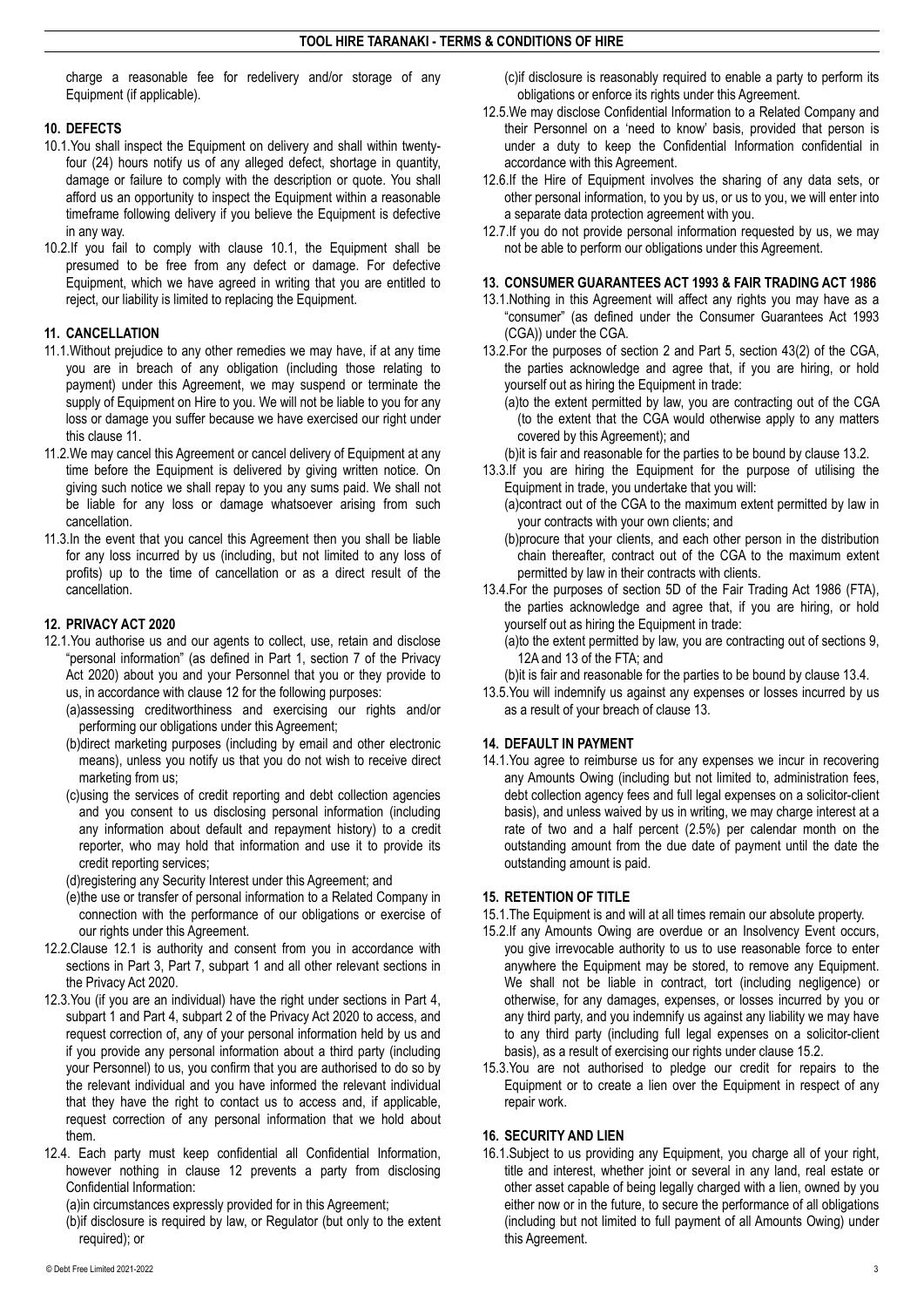- 16.2.You irrevocably appoint all directors of our companies (including any Related Company) as your true and lawful attorney(s) and agree that the appointed attorney(s) may perform all necessary acts to enforce our rights provided in clause 16 of this Agreement (including but not limited to signing any document on your behalf).
- 16.3.You are liable for all our disbursements and expenses (including full legal expenses on a solicitor-client basis) incurred in exercising our rights under clause 16 to secure the performance of your obligations to us under this Agreement.
- 16.4.In accordance with section 285, 286 and 288 in Part 5, subpart 1 of the CCLA and all other relevant sections in Part 5, subpart 1 and Part 5, subpart 5 of the CCLA, we hold a lien for work done and may sell at public auction any item or property that has been left by you for repair or any other services if any Amounts Owing are outstanding.
- 16.5.It is fair and reasonable for the parties to be bound by clause 16.

#### **17. PERSONAL PROPERTY SECURITIES ACT 1999**

- 17.1.This Agreement constitutes, in favour of us, a Security Agreement creating a Security Interest in the Equipment Hired and the proceeds of such Hire of Equipment, to secure the payment by you to us, of all Amounts Owing and a Security Interest is taken in all Hired Equipment (all present and after acquired personal property), in regard to your account, which is a monetary obligation of you to us for services previously provided and that will be provided in the future.
- 17.2.You agree that you will:
	- (a)sign any further document and provide any information which we may reasonably require to ensure we are paid all Amounts Owing due to us and otherwise to protect our interests under this Agreement including by registration of a financing statement and ensuring that we have a first ranking perfected Security Interest in the Equipment and/or a Security Interest in the proceeds of all Hire of Equipment (a Security Interest taken in all collateral and any proceeds of any collateral).
	- (b)give us (addressed to the financial controller or equivalent) not less than fourteen (14) days prior written notice of any proposed change in your name and/or any other changes in your details (including but not limited to, changes in ownership of the company, address, email, contact phone or business structure) in accordance with clause 5.1.
- 17.3.To the extent permitted by law, we each contract out of: (a)sections  $114(1)(a)$ , 133 and 134 of the PPSA; and (b)your rights referred to in sections  $107(2)(a)$ , (c), (d), (e), (f), (g), (h) and (i) of the PPSA.
- 17.4.Nothing in this Agreement is to be construed as an agreement that a Security Interest in Equipment (collateral) attaches at a later time than the time specified in Part 3, section 40(1) of the PPSA; a Security Interest is perfected in accordance with Part 3, section 41(1) of the PPSA; a Security Interest in all after acquired property attaches at the time specified in Part 4, section 44(1) of the PPSA; and a Security Interest in collateral shall extend to the proceeds as specified in Part 4, section 45(1) of the PPSA.
- 17.5.You waive your right to receive a verification statement under section 148 of the PPSA in respect of any financing statement relating to a Security Interest.
- 17.6.Each Security Interest is a continuing Security, notwithstanding any intermediate payments, settlement of accounts or anything else.
- 17.7.You must provide us with information and any associated documentation reasonably requested by us from time to time relating to your financial status.
- 17.8.If at any time we consider that your financial status is unsatisfactory, we may require you to grant additional Security Interest(s) as security for the Amounts Owing and we may suspend or cancel further supply of Equipment to you until you have provided such Security Interest(s).
- 17.9.Any actions taken by us under clause 17 shall be unconditionally ratified by you.

# **18. RISK**

18.1.You shall ensure that we have clear and free access to the site at all times to enable us to deliver the Equipment. We shall not be liable for

any loss or damage to the site (including, without limitation, damage to pathways, driveways, concrete and grassed areas) unless due to our negligence.

- 18.2.It is your responsibility to ensure that access is suitable to accept the weight of laden trucks, front end loaders or Equipment as may be deemed necessary by us.
- 18.3.We retain all ownership rights in the Equipment, notwithstanding all risk for the Equipment passes to you on delivery.
- 18.4.You accept full responsibility for the safekeeping of the Equipment and indemnify us of all loss, theft or damage to the Equipment in any circumstances.
- 18.5.You will insure (or self-insure) the Equipment and will engage adequate Public Liability insurance covering any loss, damage or injury arising out of the Hire of Equipment. Further you will not use the Equipment nor permit it to be used in such a manner as would permit an insurer to decline any claim.
- 18.6.You accept full responsibility for and shall indemnify us against all liability in respect of any actions, proceedings, claims, damages, costs and expenses in respect of any injury or damage to property arising out of the use of the Equipment during the Hire Period, whether or not arising from any negligence, failure or omission of you or any other person.

#### **19. NOTIFICATION OF SERVICES**

- 19.1.You must advise and precisely locate all unseen or underground services on the worksite and clearly mark the same prior to us delivering Equipment (including but not limited to, electrical services, gas services, sewer services, water mains, telephone cables, fibre optic cables, or any other services that may be present on the worksite).
- 19.2.You agree that we are in no way liable for any damages, expenses or fines that you suffer as a result of services not being precisely located and notified by you in accordance with clause 19.1.

### **20. HEALTH AND SAFETY AT WORK ACT 2015**

- 20.1.Each party will comply with the Health and Safety at Work Act 2015 (HSW Act), including all health and safety duties specified in Part 2 of the HSW Act, as well as all other applicable standards and codes of practice relating to health and safety. In addition, each party will comply with the other party's pre-notified and reasonable health and safety policies when on the party's premises.
- 20.2.You must notify us of any known hazards arising from your premises to which any person may be exposed to, as well as notify us of any notifiable injury, illness, incident or event (as defined in Part 1, subpart 3 of the HSW Act) to ensure that your workplace is without risks to the health and safety of any person.
- 20.3.Each party must consult, cooperate with and coordinate activities with all other persons who have a health and safety duty in relation to the same matter in providing the Equipment (including in connection with the delivery of the Equipment).

# **21. CONSTRUCTION CONTRACTS ACT 2002**

- 21.1.If you are a "residential occupier" (as defined in Part 1, section 5 of the Construction Contracts Act 2002 (CCA)), then you agree that we shall have the right to suspend any Hire of Equipment by providing five (5) days written notice, should a payment claim be served on you and payment is defaulted, in accordance with section 24A in Part 2, subpart 4 of the CCA.
- 21.2.We retain the right to suspend the Hire of Equipment with notice if there is no clear payment schedule supplied by you to us, detailing when payment will be cleared and received.
- 21.3.Should we suspend the Hire of Equipment it shall not be considered a breach of this Agreement and we are not liable for any loss or damage suffered by you.
- 21.4.In the event the Hire of Equipment is suspended you agree that:
- (a)we retain the right to cancel this Agreement whilst the Hire of Equipment is suspended and all other rights available to us in this Agreement shall remain in full force and effect; and